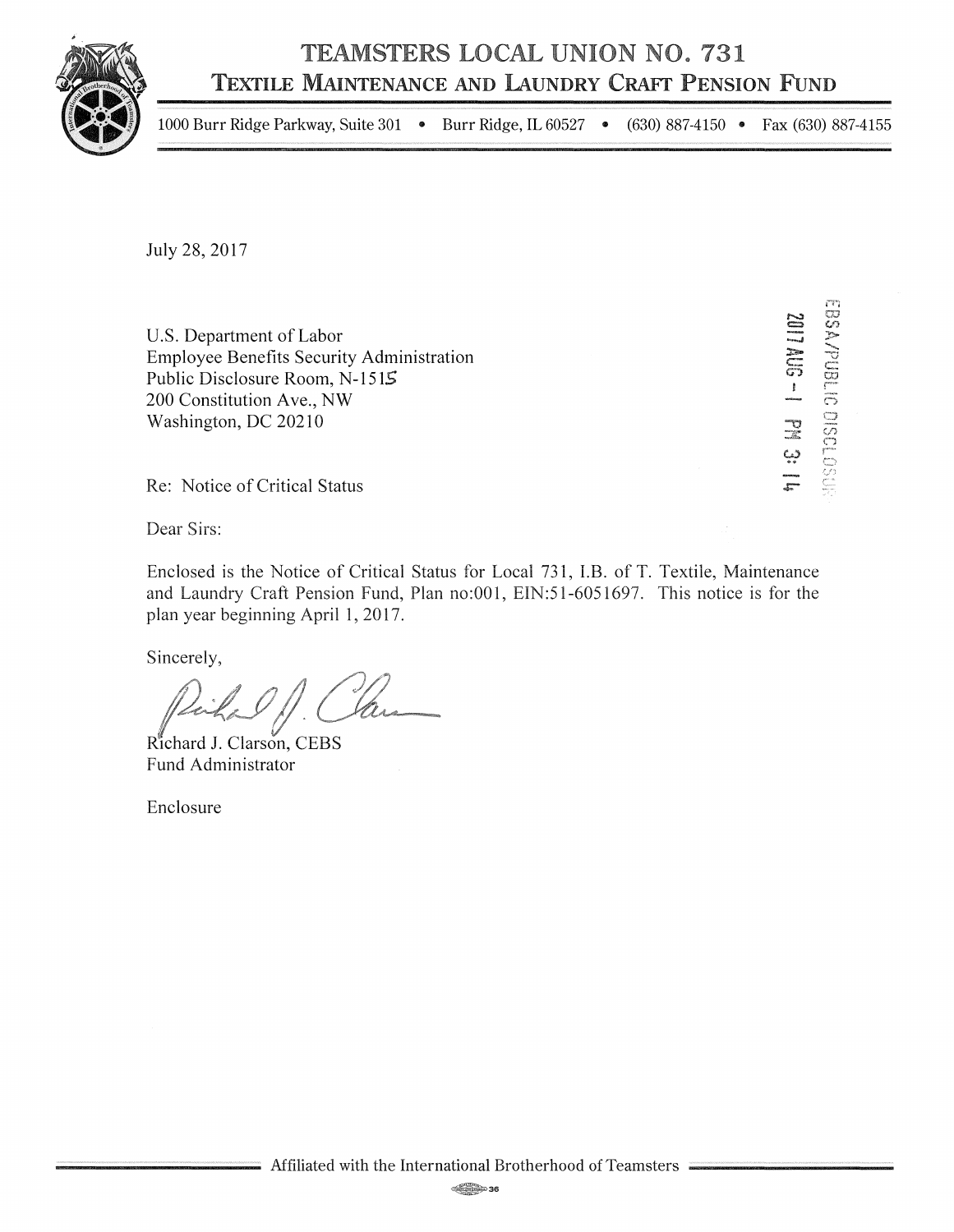| ေသာ အေရွ႕ေတြ ျဖစ္ပါတယ္။ ေျပာလုပ္ေနတာ ျဖစ္ပါတယ္။<br>ေျပာလုပ္ေတြ ျပည္ေတာ္ ေျပာလုပ္ေတြ ျဖစ္ပါတယ္။ ေျပာလုပ္ေတြ ျဖစ္ပါတယ္။<br>ေျပာလုပ္ေတြ ျပည္ေတြကို ျပည္ေတြကို ျပည္ေတြ ျဖစ္ပါတယ္။ ေျပာလုပ္ေတြ ျပည္ေတာ္ ေျပာလုပ္ေတြ ျပည္ေတြကို ျပည္ေတြကိ<br>アーバー アール・サイクス やりこ                                                                                                                                                                                                                                                                                                      |   |
|---------------------------------------------------------------------------------------------------------------------------------------------------------------------------------------------------------------------------------------------------------------------------------------------------------------------------------------------------------------------------------------------------------------------------------------------------------------------------------------------------------------------------------------------------------------|---|
|                                                                                                                                                                                                                                                                                                                                                                                                                                                                                                                                                               |   |
|                                                                                                                                                                                                                                                                                                                                                                                                                                                                                                                                                               |   |
|                                                                                                                                                                                                                                                                                                                                                                                                                                                                                                                                                               |   |
| 가능한 사람이 어떤 거짓 것이 아니까 이 아이들이 아니라 아이들이 나와 있는 부모님은 사람들이 이 사람이 없었다. 이 아이들이 아니라 아니라                                                                                                                                                                                                                                                                                                                                                                                                                                                                                | 抖 |
| The Machine Company of the Company of the Company of the Company of the Company and discussions and the Company of the Company of the Company of the Company of the Company of the Company of the Company of the Company of th<br>- 第二十四 第3章 4時間は、4時間もある。 - 「ここの大きな、1000」と発行している。 - 「ここのここのこと」と書き、あたしい。 - 「ここのこと」は、1990年には、<br>contracted by the contract of the contracted by the contracted by the contracted by the contracted by the contracted by the contracted by the contracted by the contracted by the contracted by the contracted by the contract |   |

ាន នាពេទ្យ ២០០០ នាក់ នាក់ ស្រាយ ស្រាយ ១០០០ នេះ នៅមិនសំណើរមែន ទូណា នាក់ និង បង្កើតនៅស្រាយ ស្តី ខាងពិ assertation of the "complete" and the second of order of the article and set of the states of was good agouse of easing but the confliction and electronic of the first Color Conflict or operation

.<br>The state who were the completed and the second contract the contract of the contract of the second memory of the second second second second second second second second second services

and special control of the company of the

#### i visu ni ing lingga katanggot ng mga kalayang mga kalayang mga kalayang mga kalayang mga kalayang mga kalayan<br>Ing makalayang mga kalayang mga kalayang mga kalayang mga kalayang mga kalayang mga kalayang mga kalayang mga

ារដែលរយៈពេលនៅរដ្ឋបាល ដូច លោកដំណើរដោយមានអនុស្សនៅ <mark>អាវុត</mark>ិកាលព័រតែលោកដាក់ ៥ ដែលក្រុងស្រុក និង បា POSSES AND THE RAIL OF THE PROPERTY IN A LOCAL DRIVER OF THE DOST OF START CONSERVATION  $\mathcal{O}(\mathbf{g},\mathbf{g}) = \mathcal{O}(\mathbf{g},\mathbf{g}) \mathcal{O}(\mathbf{g},\mathbf{g})$ 

.<br>The protection of the contract of the contract of the problem and the second statement of the contract of the second

# 

 $\mathcal{L}^{\mathcal{L}}(\mathcal{L}^{\mathcal{L}})$  and  $\mathcal{L}^{\mathcal{L}}(\mathcal{L}^{\mathcal{L}})$  and  $\mathcal{L}^{\mathcal{L}}(\mathcal{L}^{\mathcal{L}})$ 

and the project of the company of the construction of the company of the second theory is the company of the company 

a de la componencia de la componencia de la componencia de la componencia de la componencia de la componencia

## 

our encouncil in the control of the fact of the state of the state of the state of the state of the which the second contribution of the property  $\mathcal{S}\!P\!G_{\Delta}$  with an order of the second contribution าก และเรา สาขารถที่ และสงครั้งการข้องเขากล่างใจเป็นไม่ไม่ เลย และเลยได้เขา และ สงสด กัน เจ and the estimation and state of the same problems of the term with the term of the second ารนี้ เพราะอย่างการการที่สมในส่วนสหรับ เช่น ความเป็นหาเดือนที่เช่น ปลายเดียว เช่น ที่ ความที่ เสมชันที่ที่ เขต<br>เรา เก่น ความที่ การการที่ประเทศ ถูกเสนตพระทำนัก เรากุลสัมพันธ์ เช่น หนังมี คณิก เราการการสนบที่ชัดทำนัก เรากั n a Post Carlo 1978, A contribuição formal de Preticos (profas extrêmento de Preticos de Sulta e el 1999 in a construction of the second company of the construction of the presence of the final states (see your ina alam menyeraha tanggalan dan dan dalam secara Porto awal d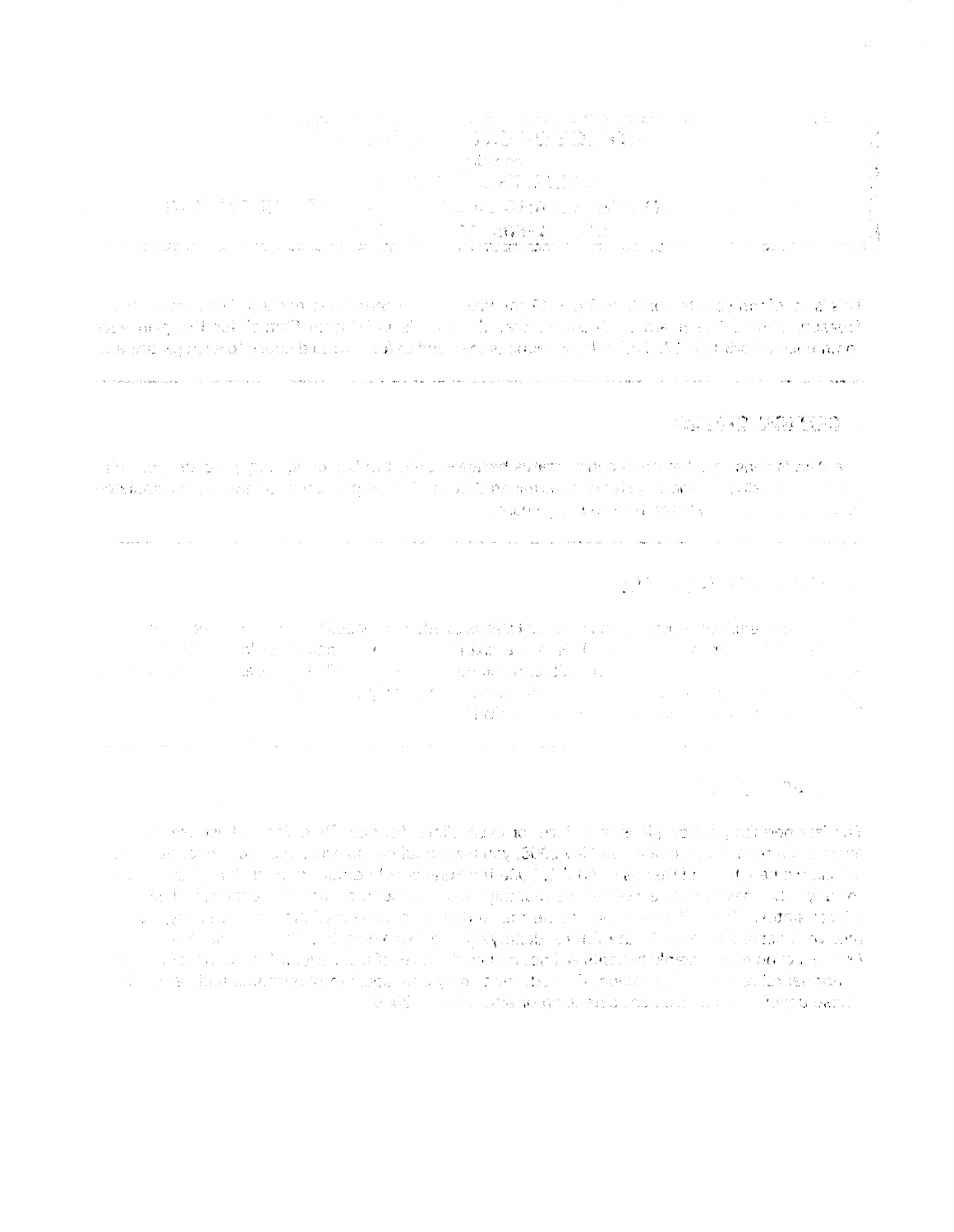## **NOTICE OF CRITICAL STATUS on behalf of LOCAL 731, I. B. OFT., TEXTILE MAINTENANCE AND LAUNDRY CRAFT PENSION FUND EIN: 51-6051697 PN: 001**

This is to inform you that on June 29, 2017 the Plan Actuary certified to the U.S. Department of the Treasury and to the Board of Trustees, that the Plan is in "Critical Status" for the plan year commencing April 1, 2017. Federal Law requires the Fund to forward said notice to each participant.

#### • CRITICAL **STATUS:**

The Plan is considered to be in critical status because it has funding or liquidity problems, or both. More specifically, the Plan's actuary determined that the Plan is projected to have an accumulated funding deficiency over the next four (4) years.

#### **E** REHABILITATION PLAN:

Federal Law requires pension plans in critical status to adopt a rehabilitation plan aimed at restoring the financial health of the plan. This is the sixth year the Plan has been in critical status. A Rehabilitation Plan was adopted in 2008 and will be updated annually to address the Plan's future funding needs and will be updated annually in order to comply with the Pension Protection Act of 2006 (PPA) as long as the Plan is deemed "critical".

#### **•ADJUSTABLE BENEFITS:**

The law permits pension plans to reduce, or even eliminate, benefits called "adjustable benefits" as part of a rehabilitation plan. In May 2008, you were notified that the Fund reduced or eliminated adjustable benefits and that as of April 1, 2008 the Fund is not permitted to pay lump sum benefits (or any other payment in excess of the monthly amount paid in a single life annuity) while it is in critical status. If the Trustees determine that further benefit reductions are necessary, you will receive a separate notice in the future identifying and explaining the effect of those reductions. Any reduction of adjustable benefits will not reduce the level of a participant's basic benefit payable at normal retirement. In addition, the reductions may only apply to participants and beneficiaries whose benefit commencement date is on or after April 1, 2009.